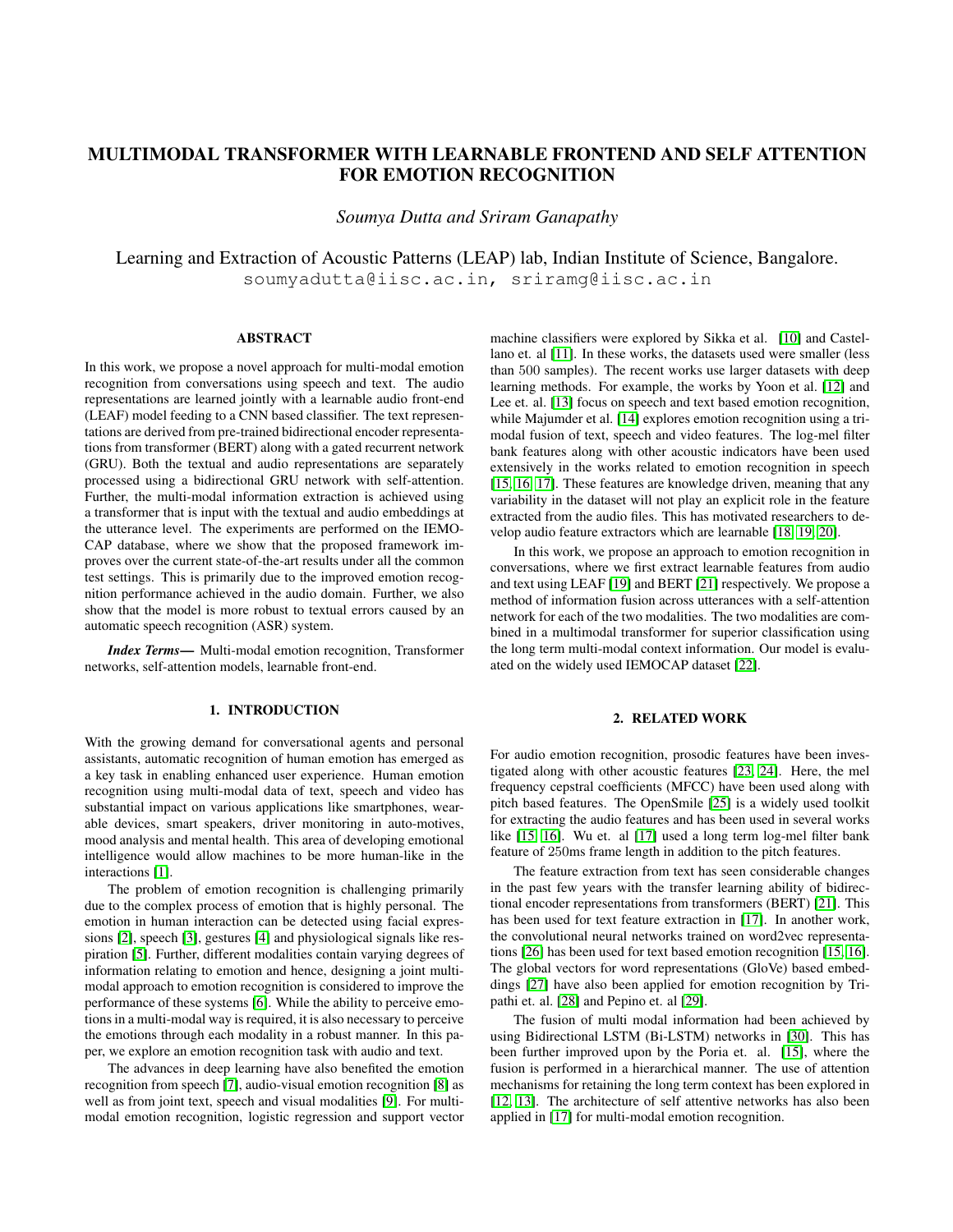

<span id="page-1-0"></span>Fig. 1. Model Architecture - All blocks in green refer to trainable parts of the architecture.

### 3. PROPOSED APPROACH

A schematic of the major components of the model architecture is shown in Fig. [1.](#page-1-0)

### 3.1. Audio Feature Extraction

The audio features are extracted using the learnable front-end for audio classification (LEAF) [\[19\]](#page-4-14) model, which learns the features using components like filtering, pooling, compression and normalization. Further, given the small footprint of the model, the learnable front-end can be integrated into the larger emotion recognition network and can be jointly learned. The LEAF model, employing 1-D convolutional networks on the raw audio files, generates discriminative spectrogram-like audio representations. The LEAF output is used in a CNN network with average pooling followed by a fully connected output layer. The LEAF-CNN network is jointly trained with utterance level labels and the 100 dimensional features from the subsequent fully connected layer are used as embeddings for each audio utterance. For the subsequent part of the model, this LEAF-CNN network is frozen, and the embeddings from this layer are used as inputs.

#### 3.2. Text Feature Extraction

We use the BERT based features for text representations [\[21\]](#page-4-16). After each utterance text is passed through the BERT model, the last four hidden layers from the encoder are spliced together. This constitutes the BERT representations for each utterance. To add more context to the representations, the BERT outputs are passed through a 2 layer Bi-directional Gated Recurrent Unit (GRU) Model [\[31\]](#page-4-26) with a hidden dimension of 100. The BERT-GRU model is jointly trained with utterance level labels and the representations at the output side of the GRU Model are considered as the utterance level text embeddings for the subsequent Bi-GRU with self-attention block. Like the LEAF-CNN model for audio, the BERT-GRU network is frozen for the subsequent parts of the model and the embeddings are used as inputs for the subsequent layers.

#### 3.3. Multi-utterance self-attention

There is an emotion label for each utterance in the conversation. The objective then is to conditionally predict the output of embedding for utterance  $u(t)$  using the embeddings from previous time instances,  $u(t-1)$ ,  $u(t-2)$  and so on along with future time instances such as  $u(t+1)$ ,  $u(t+2)$  and so on.

The addition of the contextual information proposed in this work is inspired by Poria et. al. [\[15\]](#page-4-10). The Bi-GRU network with attention is input with the LEAF-CNN utterance embeddings for the audio modality and the BERT-GRU utterance embeddings for the text. The objective of the attention network is to incorporate the context selectively from the previous and the future utterances to enable the prediction of the emotion label in the current utterance.

Let the dimension of the input to the self-attention layer from the Bi-GRU be  $(B \times S \times H)$ . Here, B represents the batch size, S represents the number of utterances in the conversation and  $H =$  $[H_f; H_b]$  is the concatenation of the forward  $(H_f)$  and backward  $(H_b)$  output dimensions at the utterance level. For simplicity, a batch size of 1 is assumed in these calculations. The matrix products will be replaced by the tensor product when  $B > 1$ .

Let  $O_f \in \mathcal{R}^{S \times H_f}$  and  $O_b \in \mathcal{R}^{S \times H_b}$  denote the outputs from the BiGRU that is input to the self-attention network. Let the two weight matrices,  $W_f^a \in \mathcal{R}^{H_f \times H_f}$  and  $W_b^a \in \mathcal{R}^{H_b \times H_b}$  denote the attention layer parameters. The attention in the forward direction is computed as,

$$
A_f = (O_f W_f^a)(O_f W_f^a)^T \tag{1}
$$

$$
A_f^{ij} = \frac{exp(A_f^{ij})}{\sum_{j=1}^S exp(A_f^{ij})} \ \forall i, j \in \{1, 2, ..., S\}
$$
 (2)

$$
O_f^a = A_f O_f \tag{3}
$$

The attention in the backward direction is identical. The Bi-GRU with self-attention block is trained to jointly predict the label of all the utterances in a video. This output,  $[O_f^a; O_b^a]$ , is used as the embeddings for each utterance for the subsequent multimodal transformer. Like the feature extractors, the Bi-GRU with self-attention network is frozen while training the subsequent multimodal transformer.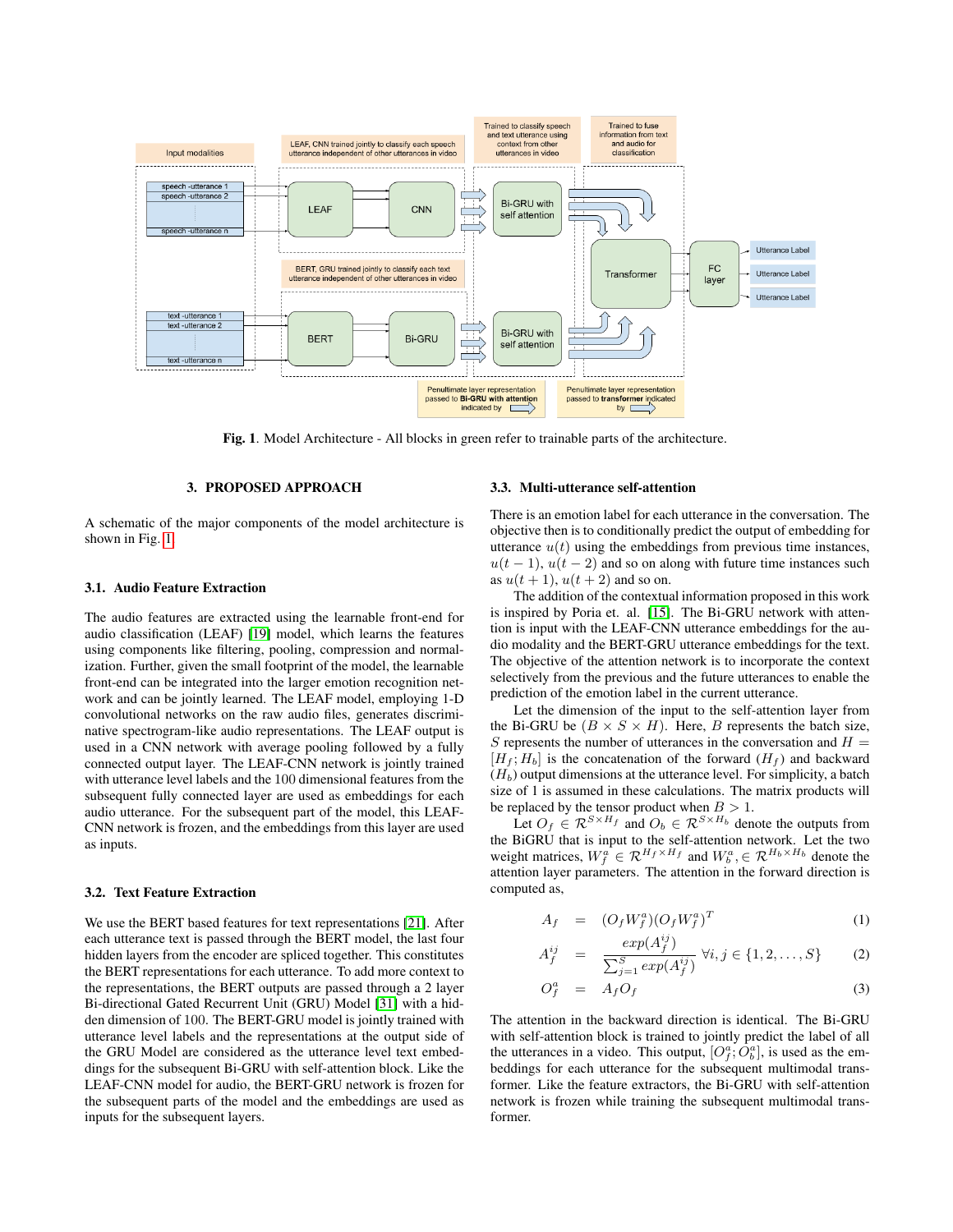| Model arch.           | Modality    | Acc. $(\%)$    |
|-----------------------|-------------|----------------|
| Bi-GRU w/o self attn. | Audio       | $69.2 \pm 0.7$ |
| $Bi-GRU + self$ attn. | Audio       | $73.8 \pm 1.7$ |
| Bi-GRU w/o self attn. | Text        | $76.3 \pm 0.9$ |
| $Bi-GRU + self$ attn. | Text        | $79.1 \pm 0.7$ |
| Hidden dim.           | Modality    | Acc. $(\%)$    |
| 50                    | Audio       | $72.9 \pm 1.9$ |
| 100                   | Audio       | $73.8 \pm 1.7$ |
| 200                   | Audio       | $72.7 \pm 2.6$ |
| 50                    | Text        | $78.1 \pm 0.4$ |
| 100                   | Text        | $79.1 \pm 0.7$ |
| 200                   | <b>Text</b> | $79.0 \pm 0.5$ |

<span id="page-2-1"></span>Table 1. The results for different hidden dimension choices in Bi-GRU network as well as the experiments with and without attention.

### 3.4. Multi-modal Transformer

The Bi-GRU with attention generates utterance level representations for both the speech and text. These embeddings are spliced. The transformer encoder [\[32\]](#page-4-27) is employed for the fusion of the audio and text information for improved emotion recognition. It is hypothesized that the transformer with self attention layers is able to handle long-term dependencies and to combine the modalities more effectively than the LSTM or GRU models. Our implementation of entire model is publicly available.<sup>[1](#page-2-0)</sup>

### 4. EXPERIMENTS AND RESULTS

### 4.1. Dataset

The experiments reported in this work use the IEMOCAP [\[22\]](#page-4-17) database. The dataset has a total of 151 video recordings divided into 5 sessions. Each session has a separate pair of a male and female actors conversing with each other. Every video is separated into individual utterances, all of which are labelled by human annotators as belonging to one of the 10 emotions - angry, happy, sad, neutral, frustrated, excited, fearful, surprised, disgusted or "other". However, keeping in line with previous works [\[15,](#page-4-10) [17\]](#page-4-12), we have used 5 label categories in our task, namely, angry, happy, sad, neutral and excited. Further, the happy and excited classes are merged. Thus we have a total of 5531 utterances from the four emotion labels (happy 1636, angry 1103, sad 1084, neutral 1708). All the utterances have the transcriptions along with the audio files.

## 4.2. Choice of hyper-parameters

As the proposed model contains three components, namely, the feature extractors (BERT-GRU for text and LEAF-CNN for audio), the bidirectional GRU blocks and the transformer, choice of the hyperparameters for each of them plays a role in the performance of the overall model. These parameters are chosen based on the performance of each of the three parts with Session 5 as the test set and Session 1 as the validation set. All the experiments reported in this work use 10 random weight initialization choices. The mean performance and the standard deviation using the random initializations are reported in all the experiments below.

The LEAF-CNN model for the audio classifier is memory intensive in its basic implementation. In order to circumvent this issue,

| # of layers                 | Hidden dim. | Acc $(\%)$        |
|-----------------------------|-------------|-------------------|
| $\mathcal{D}_{\mathcal{L}}$ | 60          | $83.6 \pm 0.4$    |
| 2                           | 120         | $83.5 + 0.5$      |
| $\mathfrak{D}$              | 240         | $83.8 \pm 0.3$    |
| 3                           | 60          | $83.8 + 0.7$      |
| 3                           | 120         | $83.8 \pm 0.7 \%$ |
| 3                           | 240         | $83.2 + 0.6\%$    |
|                             | 60          | $83.8 \pm 0.6\%$  |
|                             | 120         | $83.6 \pm 0.7\%$  |
|                             | 240         | $83.0 \pm 0.7\%$  |

<span id="page-2-2"></span>Table 2. The results with different hyper-parameter choices in the multi-modal transformer.

the stride length of the LEAF features is increased to 30ms instead of the default value of 10ms. The LEAF-CNN feature extractor is trained with a batch size of 16 and a learning rate of  $1 \times 10^{-5}$ . The dimension of the audio representation from the CNN classifier was checked for 3 different values of 50, 100 and 200. Based on the performance on the validation data, the audio representation dimension from the LEAF-CNN classifier was fixed at 100.

Similarly, the BERT-GRU model for the text feature extractor is trained with a batch size of 32 and an identical learning rate. For this utterance level embedding extractor, the dimension of 200 is found to give the best accuracy on the validation set.

The Bi-GRU with self-attention, for both text and audio, is trained with a batch size of 32 and learning rate of  $1 \times 10^{-3}$ . The accuracy for both the modalities with hidden dimensions of 50, 100 and 200 as well as the configuration with and without self-attention in the BiGRU layers is shown in Table [1.](#page-2-1) The best performance is achieved for a hidden dimension of 100. The self attention in the Bi-GRU network was found to be essential for the improved performance of the overall model. This was consistent for both the text and the audio modality.

The final part of the model, namely the multi-modal transformer, is trained with a batch size of 32 and a learning rate of  $1 \times 10^{-4}$ . Several experiments are carried out with different combinations of number of hidden layers and hidden layer dimensions as shown in Table [2.](#page-2-2) The variation of the results with the number of attention heads was found to be negligible and hence it was fixed at 12. The final multi-modal transformer configuration is chosen to have a hidden layer dimension of 120, with 12 attention heads and 3 hidden layers.

#### 4.3. Evaluation setting

#### *4.3.1. Five fold validation (CV-5)*

In this setting, the models are trained on four sessions and are validated on the fifth. The average validation accuracy is calculated over the five sessions. It is to be noted that, since our model contains three parts, namely, feature extractors, Bi-GRU with self-attention models and the transformer, it is necessary to create 5 separate models for each of the three stages to avoid any leakage of test data in the training data. Further to alleviate the effects of randomness, our models are run for 10 different initializations and the average and standard deviation of our results are reported. The results on 5-fold setting are reported in Table [3.](#page-3-4)

## *4.3.2. Ten fold Cross Validation results (CV-10)*

In this test setting, leave-one-speaker-out cross validation is performed, in which our models are trained on 9 speakers and tested

<span id="page-2-0"></span><sup>1</sup>[https://github.com/iiscleap/multimodal\\_emotion\\_](https://github.com/iiscleap/multimodal_emotion_recognition) [recognition](https://github.com/iiscleap/multimodal_emotion_recognition)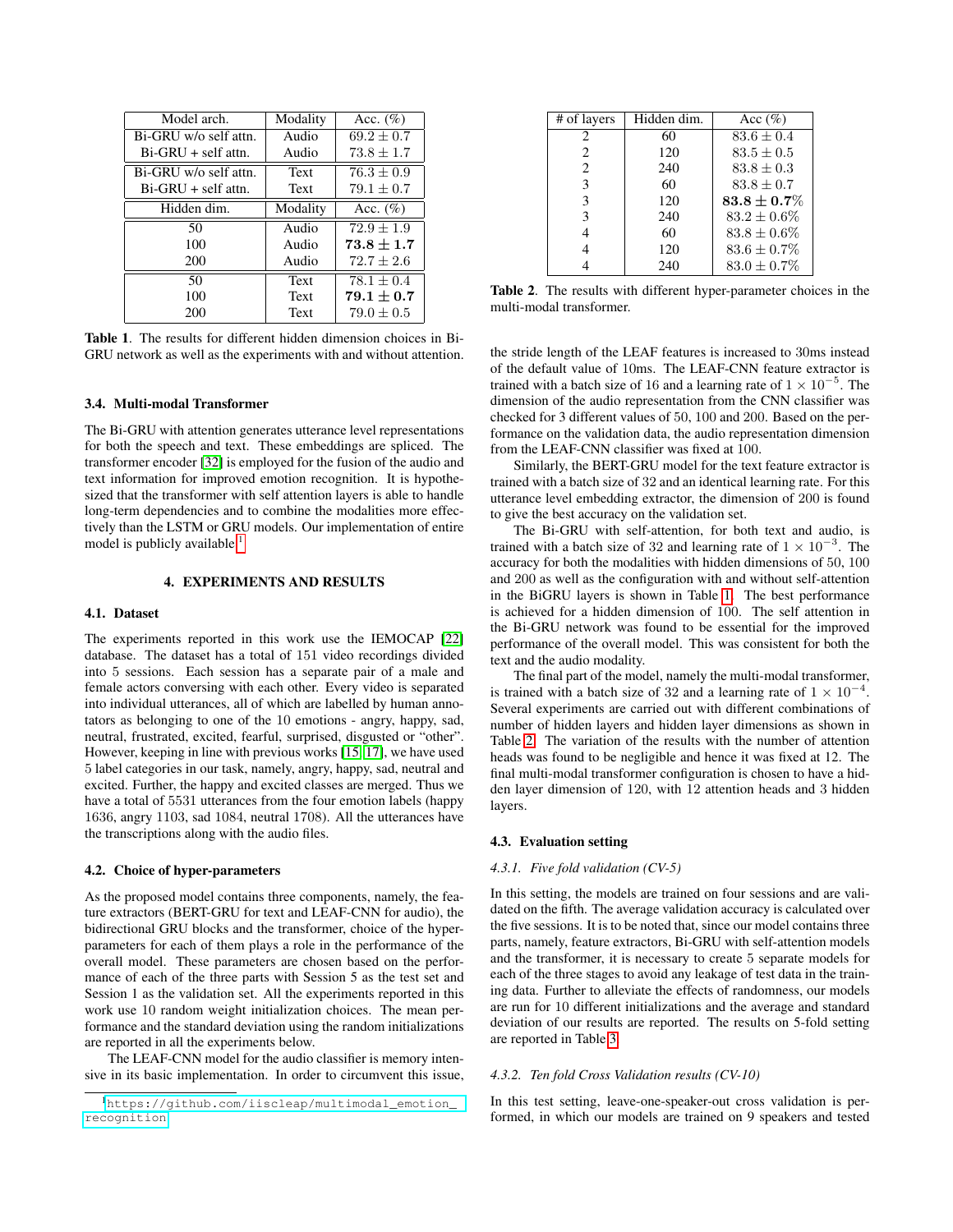| Setting          | Modality     | Acc. $(\%)$    |
|------------------|--------------|----------------|
| CV <sub>5</sub>  | Text         | $75.1 \pm 0.2$ |
| CV <sub>5</sub>  | Audio        | $70.0 \pm 0.3$ |
| CV <sub>5</sub>  | Text + Audio | $78.9 \pm 0.2$ |
| CV <sub>10</sub> | <b>Text</b>  | $78.7 + 0.2$   |
| CV <sub>10</sub> | Audio        | $73.8 \pm 0.4$ |
| CV <sub>10</sub> | Text + Audio | $82.2 \pm 0.3$ |
| Session 5        | <b>Text</b>  | $79.1 \pm 0.7$ |
| Session 5        | Audio        | $73.8 \pm 1.7$ |
| Session 5        | Text + Audio | $83.8 \pm 0.7$ |

Table 3. The results for different evaluation settings for the proposed model.

<span id="page-3-4"></span>

| System         | <b>Test Setting</b> | Acc. $(\%)$ |
|----------------|---------------------|-------------|
| Wu et al. [17] | $CV-5$              | 63.5        |
| This work      | $CV-5$              | 74.9        |
| This work      | $CV-10$             | 76.2        |
| This work      | Session 5           | 77.3        |

<span id="page-3-6"></span>Table 4. The results of the emotion recognition systems evaluated with ASR transcripts instead of the reference text.

on the 10th. As in the case of five-fold cross validation, the 10 different models in this case are trained and tested. The results with this setting are reported in Table [3.](#page-3-4) The trends seen for the CV-5 condition is also similar to the CV-10 results.

## *4.3.3. Session 5 as test*

The results with Session 5 as the test session are also provided. For this, one of the other 4 sessions is randomly chosen for validation (which in our case was Session 1). The results averaged over 10 different initializations are reported in Table [3.](#page-3-4)

#### 4.4. Evaluation with ASR generated transcripts

Deep learning models using speech and text for emotion recognition are trained with the audio files along with their text transcriptions provided in datasets. In practice, we rarely encounter audio with transcriptions. This test setting, when a model is trained with provided transcripts and tested on ASR outputs, tests the robustness of the model to the noise in the text modality. For obtaining the ASR transcripts, we use the Google Speech to  $Text^2$  $Text^2$  on IEMOCAP audio files. The results under this test setting are shown in Table [4.](#page-3-6) The results show that, even with the ASR output, the performance of the model does not degrade drastically under all the three test settings. A considerable improvement is seen in the performance of our model over the results reported in [\[17\]](#page-4-12) under the CV-5 testing strategy (relative improvement of 31%).

### 5. DISCUSSIONS

The results from other recent works on this dataset are mentioned in Table [5.](#page-3-7) Our proposed model achieves a better accuracy than the previous works in the literature under all the three test settings reported. While there are improvements on all evaluation settings, the performance on the held-out speaker (CV-10) improves the state-ofart results (Wu et al. [\[17\]](#page-4-12)) by a relative margin of 18 %. Further, in the audio modality alone, the proposed approach yields an accuracy

| System             | <b>Test Setting</b> | Modality     | Acc. $(\%)$ |
|--------------------|---------------------|--------------|-------------|
| Poria et al. [15]  | Session 5           | <b>T.A.V</b> | 76.1        |
| Wu et al. [17]     | Session 5           | T, A         | 83.2        |
| This work          | Session 5           | T, A         | 83.8        |
| Yoon et al. $[33]$ | $CV-5$              | T,A          | 71.8        |
| Wu et al. [17]     | $CV-5$              | A            | 61.3        |
| Wu et al. [17]     | $CV-5$              | T, A         | 78.4        |
| This work          | $CV-5$              | T, A         | 78.9        |
| Poria et al. [34]  | $CV-10$             | <b>T.A.V</b> | 76.1        |
| Yoon et al. $[12]$ | $CV-10$             | T, A         | 77.6        |
| Li et al. [35]     | $CV-10$             | T,A          | 79.2        |
| Wu et al. [17]     | $CV-10$             | T, A         | 78.3        |
| This work          | $CV-10$             | T, A         | 82.2        |

<span id="page-3-7"></span>Table 5. Comparison with other works under the three different test settings. We note that for [\[17\]](#page-4-12) and [\[12\]](#page-4-7), we compare our results with the unweighted accuracy.

of 70% in CV-5 condition (Table [3\)](#page-3-4), while the state-of-art system on audio modality achieves an accuracy of 61.3% (Table [5\)](#page-3-7). Thus, the major improvements from this work are primarily in the audio domain. The robustness of the model to noise in text modality, as shown in Table [4,](#page-3-6) further establishes the improvement in the performance using only the speech inputs.

The accuracy gain can be attributed to a number of factors in the proposed system. The learnable front-end features from LEAF enable the model to capture local time-frequency patterns of audio. The combination of GRU with attention in the Bi-GRU layer helps the model to describe the long-term information in the audio signal. Further, the multi-modal transformer helps the fusion of the text and audio modalities and allows the improvements observed in the audio domain to enhance the multi-modal emotion recognition performance.

## 6. CONCLUSION

In this paper, a hierarchical information fusion architecture has been proposed for conversational multimodal emotion recognition. Our proposed architecture improves the representation of utterance level speech and text at each stage of information fusion, first by jointly learning the representations and then, by employing self-attention over other utterances in the recording. A transformer is used for effective multimodal fusion of the two modalities. Our proposed model achieves state-of-the-art performance on the IEMOCAP dataset under all the three test settings reported in literature. Further, the model is shown to be robust to textual errors in ASR transcripts.

#### 7. REFERENCES

- <span id="page-3-0"></span>[1] Maja Pantic, Nicu Sebe, Jeffrey F Cohn, and Thomas Huang, "Affective multimodal human-computer interaction," in *ACM international conference on Multimedia*, 2005, pp. 669–676.
- <span id="page-3-1"></span>[2] Jason M Saragih, Simon Lucey, and Jeffrey F Cohn, "Face alignment through subspace constrained mean-shifts," in *2009 IEEE 12th ICCV*. IEEE, 2009, pp. 1034–1041.
- <span id="page-3-2"></span>[3] Klaus R Scherer, Tom Johnstone, and Gundrun Klasmeyer, *Vocal expression of emotion.*, Oxford University Press, 2003.
- <span id="page-3-3"></span>[4] Costanza Navarretta, "Individuality in communicative bodily behaviours," in *Cognitive Behavioural Systems*, pp. 417–423. Springer, 2012.

<span id="page-3-5"></span><sup>2</sup><https://cloud.google.com/speech-to-text>